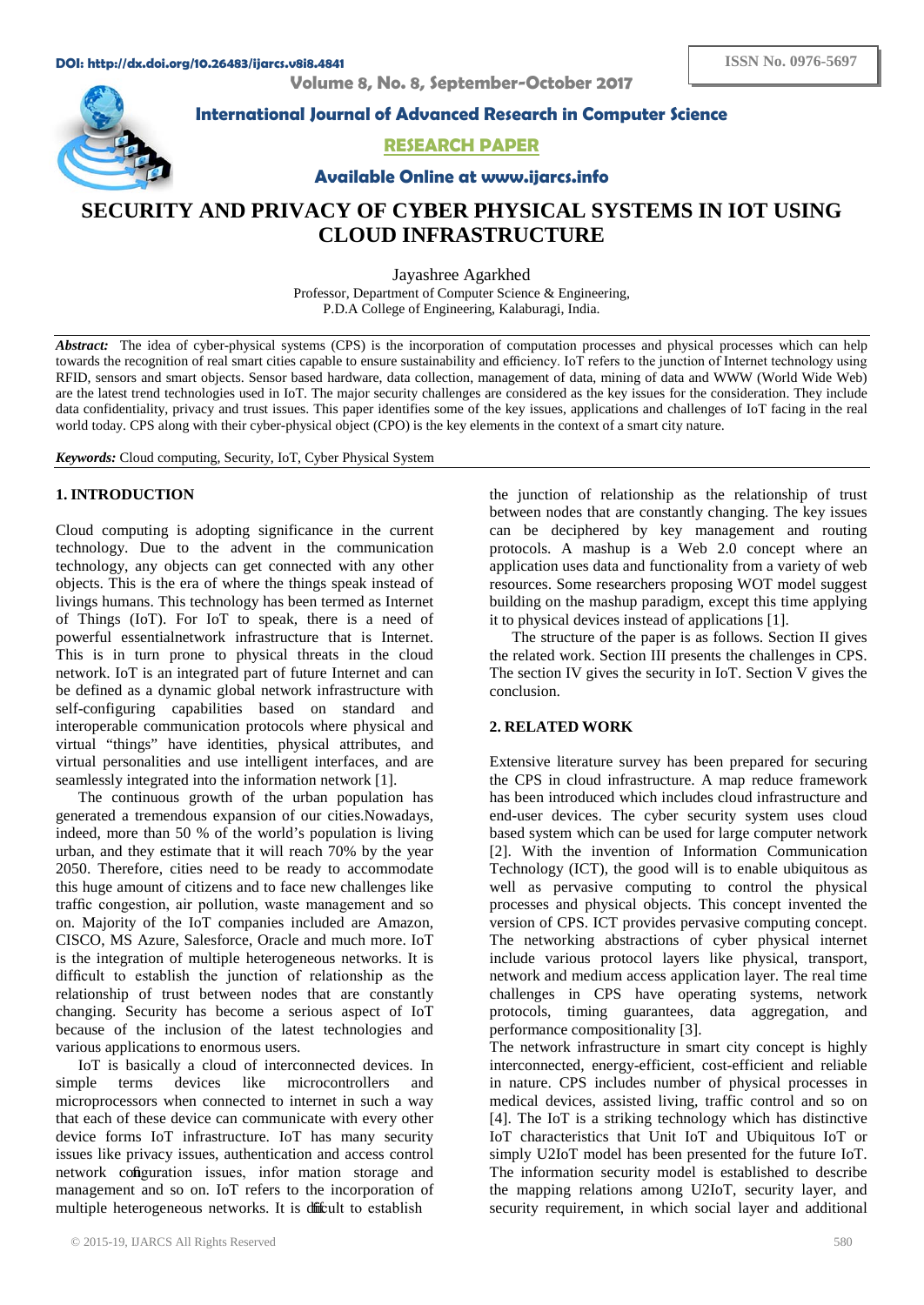intelligence and compatibility properties are infused into Internet and physical management (IPM). The physical security referring to the external context and inherent infrastructure are inspired by artificial immune algorithms. The security strategies are suggested for social management control. The proposed IPM combining the cyber world, physical world and human social provides constructive proposal towards the future IoT security and privacy protection. The cyber physical social based security architecture includes physical and management security features. IoT has been related to both cyber world with digital as well as physical entities. The information security architecture includes social factor for security layer in sensor, network and application layer [5].

A dynamic component model for CPS includes different levels like parametric adaptation, architectural adaptation, dynamic provisioning and adaptation for remote management [6]. CPS has the capability to check, share and also provide the information in the world. Security and privacy preserving in CPS are the important issues to be considered in today's real world. CPS includes integration, computation, communication and control into the physical systems. Major applications include transportation, energy and industrial automation, healthcare, bio-medical and critical infrastructure. A CPS is globally connected to the web of things and focus on physical processes in a closed looping system [7].

The core technology behind CPS and IoT is the Internet which works as large scale network. Scientific workflows require huge amount of data as well as computing jobs over the cloud network. The cloud computing environment provides enormous opportunities in order to solve various scientific problems in multi cloud setup. CPS can be characterized as a thematic subject as opposed to a disciplinary topic.Multidisciplinary areas such as mechatronics, robotics and CPS typically start as themes, and may then eventually evolve into disciplinary areas. IoT can be seen as a bottom-up vision, an enabling technology, which can be used to create a special class of CPS means systems including the Internet. A CPS does not necessarily include the Internet options. Some visions of the IoT go beyond basic communication, and consider the ability to link "cloud" representations of the real things with additional information such as location, status, and business related data [8]. The integrated version of IOT and cloud computing paradigms can be created with smart environments. This is used with multiple stake holders for various services. Multiple users are supported for high reliability and decentralization. The cloud computing applications are used for creating applications using particular programming tool and environment. The various types of resources and application execution are used for better QoS requirements [9].

# **3. CHALLENGES IN CPS**

CPS is the main source of smart grid technology which helps to monitor, transfer and manage information and actions in the real world. The smart city concept has features like user-centric, ubiquitous, and highly integrated on multiple users. The Cloud IoT means the interconnection of uniquely identifiable embedded computing devices within the Internet infrastructure.

- I) The need for smart city can be classical into two different ways.
- a) Service or application oriented type for view of users
- b) Operational type used for city authorities and network administrators



Fig 1. Network protocol stack architecture

The figure 1 shows the cross layer network management for cyber physical layers. Different layers of protocol stack include application, transport, network, data link and physical layer in the network. The CPS includes physical process and includes various computations.

- i) Some of the design challenges in CPS are given as follows.
	- a) Cross domain with cross-network
	- b) Embedded and mobile sensing
	- c) Elastic load
	- d) Accumulated intelligence
	- e) Interactions among many objects
- ii) The challenges in IoT are given as follows.
	- a. Security structure
	- b. Key management
	- c. Security law and regulations
	- d. Requirements for burgeoning applications

## **4. SECURITY IN IOT**

Security and privacy are the great concerns for IoT applications, and still face some enormous challenges. By deeply analyzing the security architecture and features, the security requirements are given. On the basis of these, we discuss the research status of key technologies including encryption mechanism, communication security, protecting sensor data and cryptographic algorithms, and briefly outline the challenges. The security requirements are based on security features and its network architecture. IoT needs highest security and privacy for the progress in this fastest world. IoT has four levels which includes perceptual, network, support and application layer for supporting security features in network.